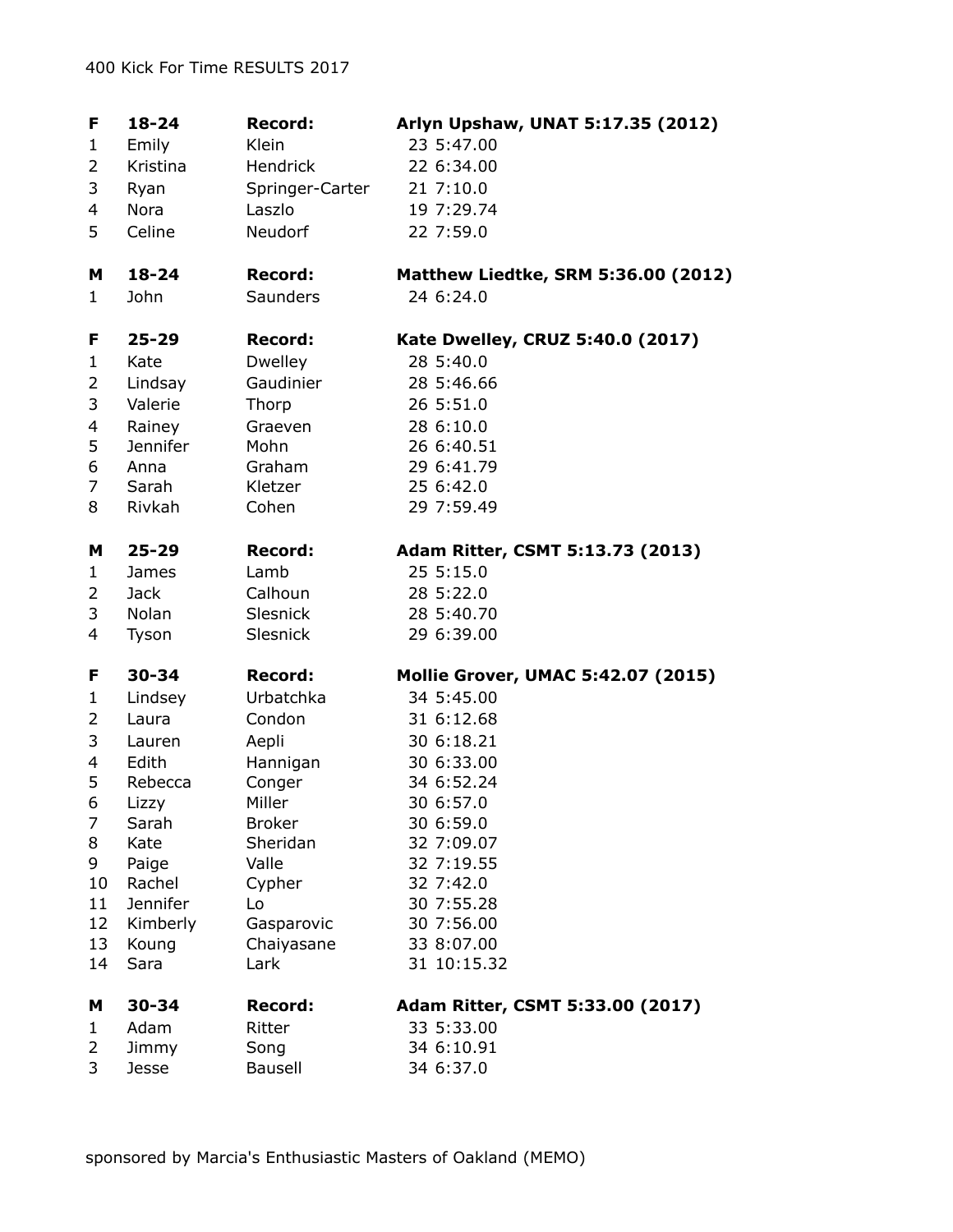| F            | 35-39                     | <b>Record:</b>   | Kelly Williamson, TXLA 5:19.00 (2014)    |
|--------------|---------------------------|------------------|------------------------------------------|
| 1            | Sharessa                  | Gutierrez        | 37 6:23.18                               |
| 2            | Emily                     | <b>Buskirk</b>   | 37 6:33.08                               |
| 3            | Laura                     | Lawrence         | 37 6:34.46                               |
| 4            | Erin C                    | Moro             | 39 6:40.50                               |
| 5            | Meghan                    | Hardin           | 36 6:51.12                               |
| 6            | <b>Beth</b>               | Flynn            | 38 7:02.58                               |
| 7            | Monica                    | Carney           | 35 7:05.0                                |
| 8            | Jackie                    | Chow             | 39 7:14.71                               |
| 9            | Rachel                    | Rivera           | 39 7:23.00                               |
| 10           | Maria                     | <b>Stotts</b>    | 35 7:49.03                               |
| 11           | Rachael                   | Fields           | 37 8:03.0                                |
| 12           | Kelly                     | Schley           | 38 8:03.36                               |
| 13           | Jennifer                  | Kesterson        | 39 8:43.29                               |
| 14           | Iris                      | Lapalme          | 37 8:56.37                               |
| 15           | Halina                    | <b>Nowak</b>     | 38 9:07.50                               |
| 16           | Sabrina                   | Herrera          | 38 10:17.16                              |
| 17           | Andrea                    | Thomas           | 37 10:33.55                              |
| 18           | Millie                    | Ramirez          | 36 10:39.19                              |
| 19           | Sabine                    | Klensch          | 37 12:47.49                              |
| M            | 35-39                     | <b>Record:</b>   | <b>Blake Holden, UMAC 5:12.96 (2015)</b> |
| $\mathbf{1}$ | Stephen                   | Rouch            | 37 5:32.00                               |
| 2            | Matthew                   | Weber            | 38 6:21.83                               |
| 3            | Vlad                      | Kolb             | 35 8:38.27                               |
| 4            | Wayne                     | <b>Byers</b>     | 39 12:07.93                              |
| F            | 40-44                     | <b>Record:</b>   | Joy Halgren, 5:56.36 (2017)              |
| $\mathbf{1}$ | Joy                       | Halgren          | 41 5:56.36                               |
| 2            | Wendy                     | Peterson         | 43 6:09.34                               |
| 3<br>4       | Veronica<br><b>Bonnie</b> | Flanagan<br>Tsui | 40 7:04.00<br>40 7:04.32                 |
| 5            | Holly                     | Lickwala         | 41 7:05.34                               |
| 6            | Karen                     | Darling          | 42 7:07.81                               |
| 7            | Linda                     | Tangenberg       | 42 7:20.52                               |
| 8            | Sarah                     | Lindahl          | 41 7:27.05                               |
| 9            | Heather                   | <b>Stewart</b>   | 43 7:45.44                               |
| 10           | Shauna                    | Sadowski         | 40 8:17.43                               |
| 11           | Monica                    | <b>Starr</b>     | 43 8:29.59                               |
| 12           | <b>Stacy</b>              | Readal           | 41 8:38.80                               |
| 13           | Marisa                    | Price            | 44 8:50.58                               |
| 14           | Jen                       | Valosek          | 42 9:23.30                               |
| 15           | Kelly                     | Gearhart         | 40 10:07.14                              |
| 16           | <b>Jessica</b>            | Getz             | 44 10:19.31                              |
| 17           | Melissa                   | Reitano          | 42 10:36.88                              |
| м            | 40-44                     | <b>Record:</b>   | Yan Cardineau, SRM 5:21.00 (2012)        |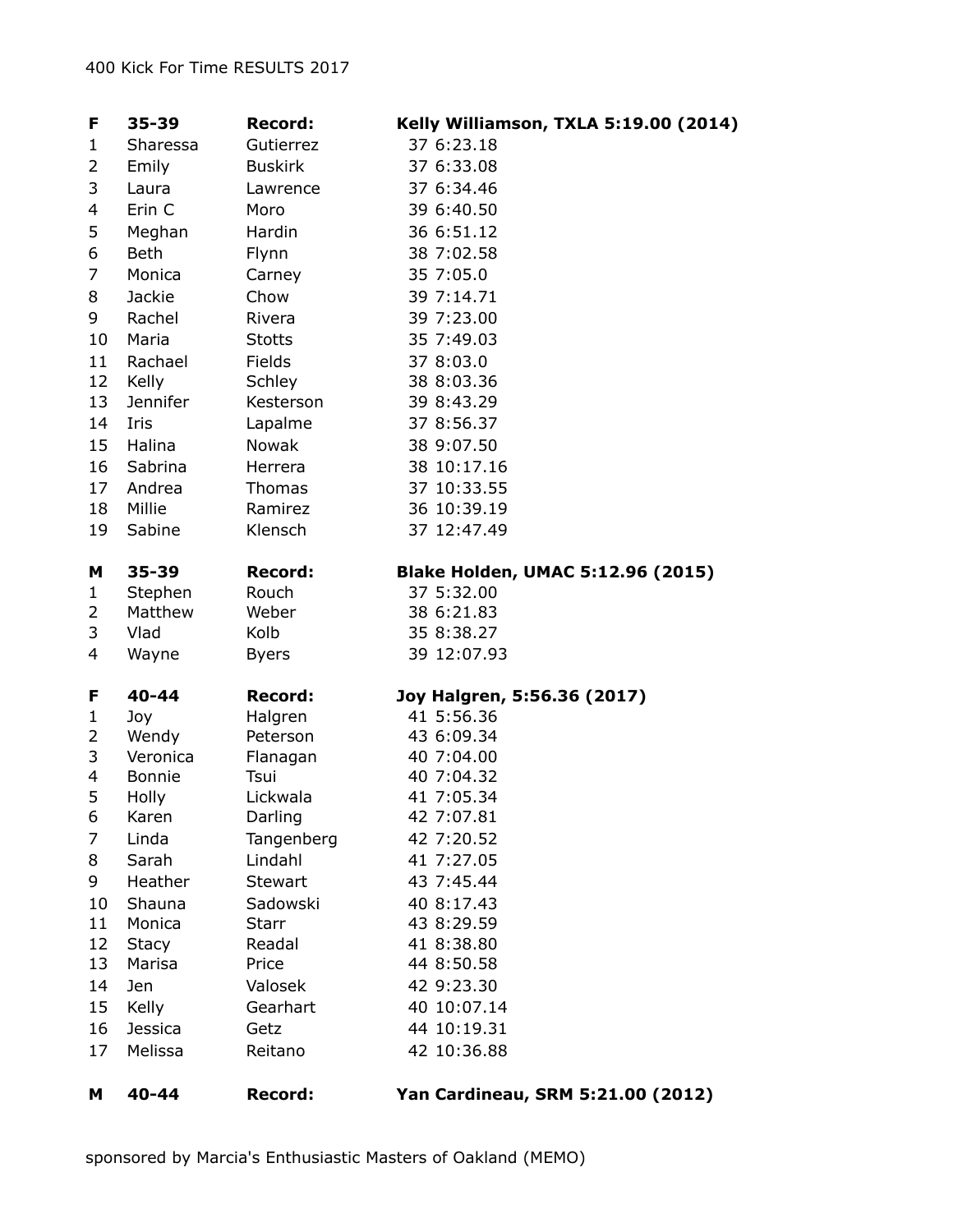| 1              | Mark             | Spenner          | 41 5:56.22                                  |
|----------------|------------------|------------------|---------------------------------------------|
| $\overline{2}$ | <b>Niclas</b>    | Ohman            | 43 5:56.99                                  |
| 3              | Ahren            | Lehnert          | 44 7:37.70                                  |
| 4              | Dan              | Gottheiner       | 40 7:56.33                                  |
| F              | 45-49            | <b>Record:</b>   | Kathy Gallagher, ARIZ 5:55.51 (2012)        |
| 1              | Amy              | Radovan          | 49 6:58.0                                   |
| $\overline{2}$ | Jenifer          | Noga             | 47 7:03.00                                  |
| 3              | DetraC           | Cleven           | 49 7:06.34                                  |
| 4              | Heather          | Lugassy          | 47 7:15.00                                  |
| 5              | <b>Tracy</b>     | Wells            | 45 7:17.00                                  |
| 6              | Jean             | Spencer          | 47 7:18.37                                  |
| 7              | Paula            | Pardy            | 49 7:25.00                                  |
| 8              | Sasha            | Keller           | 47 7:28.28                                  |
| 9              | Kimberly         | Lau              | 49 7:29.0                                   |
| 10             | <b>Vicki</b>     | Shu              | 49 7:36.63                                  |
| 11             | Cyndy            | Hertzer          | 48 7:50.0                                   |
| 12             | Anna             | Giske            | 48 8:17.56                                  |
| 13<br>14       | Lessly<br>Alicia | Field            | 49 8:25.77                                  |
| 15             | Jennifer         | Choury<br>Bannin | 45 8:32.00<br>46 8:43.34                    |
| 16             | Patricia         | Knowles          | 46 8.30.0                                   |
| 17             | Michelle         | Ignoffo          | 48 9:00.0                                   |
| 18             | Krista           | Newberry         | 45 9:07.00                                  |
| 19             | Sara             | Marcellino       | 46 9:54.25                                  |
| 20             | Virgen           | Del Rio          | 49 11:16.59                                 |
| м              | 45-49            | <b>Record:</b>   | <b>Chris Stevenson, VMST 4:52.16 (2012)</b> |
| 1              | Arundel          | <b>Burrell</b>   | 46 6:51.81                                  |
| 2              | David            | Olson            | 47 7:43.13                                  |
| 3              | Marc             | Digby            | 47 7:53.99                                  |
| 4              | Yuri             | Zhovnirovsky     | 47 8:15.12                                  |
| 5              | Minh             | Ngo              | 46 8:25.89                                  |
| 6              | Rohan            | Mahy             | 47 10:01.0                                  |
| 7              | Ben              | Turman           | 47 13:01.96                                 |
| F              | 50-54            | <b>Record:</b>   | Courtney Zena, BWAQ 5:54.83 (2013)          |
| 1              | Jody             | Bergstrom        | 54 6:27.01                                  |
| 2              | Kelly            | Oliner           | 50 6:46.04                                  |
| 3              | Robyn            | Berry            | 53 6:56.74                                  |
| 4              | Jane             | Russell          | 54 7:26.34                                  |
| 5              | Loralie          | Langman          | 50 7:34.46                                  |
| 6              | Marta            | Bechhoefer       | 50 7:40.0                                   |
| 7              | Jennifer         | Phalen           | 53 7:50.97                                  |
| 8              | Vicky            | Lane             | 53 8:04.00                                  |
| 9              | <b>Becky</b>     | Voight           | 52 8:30.00                                  |
| 10             | Joan             | Crow             | 53 8:33.00                                  |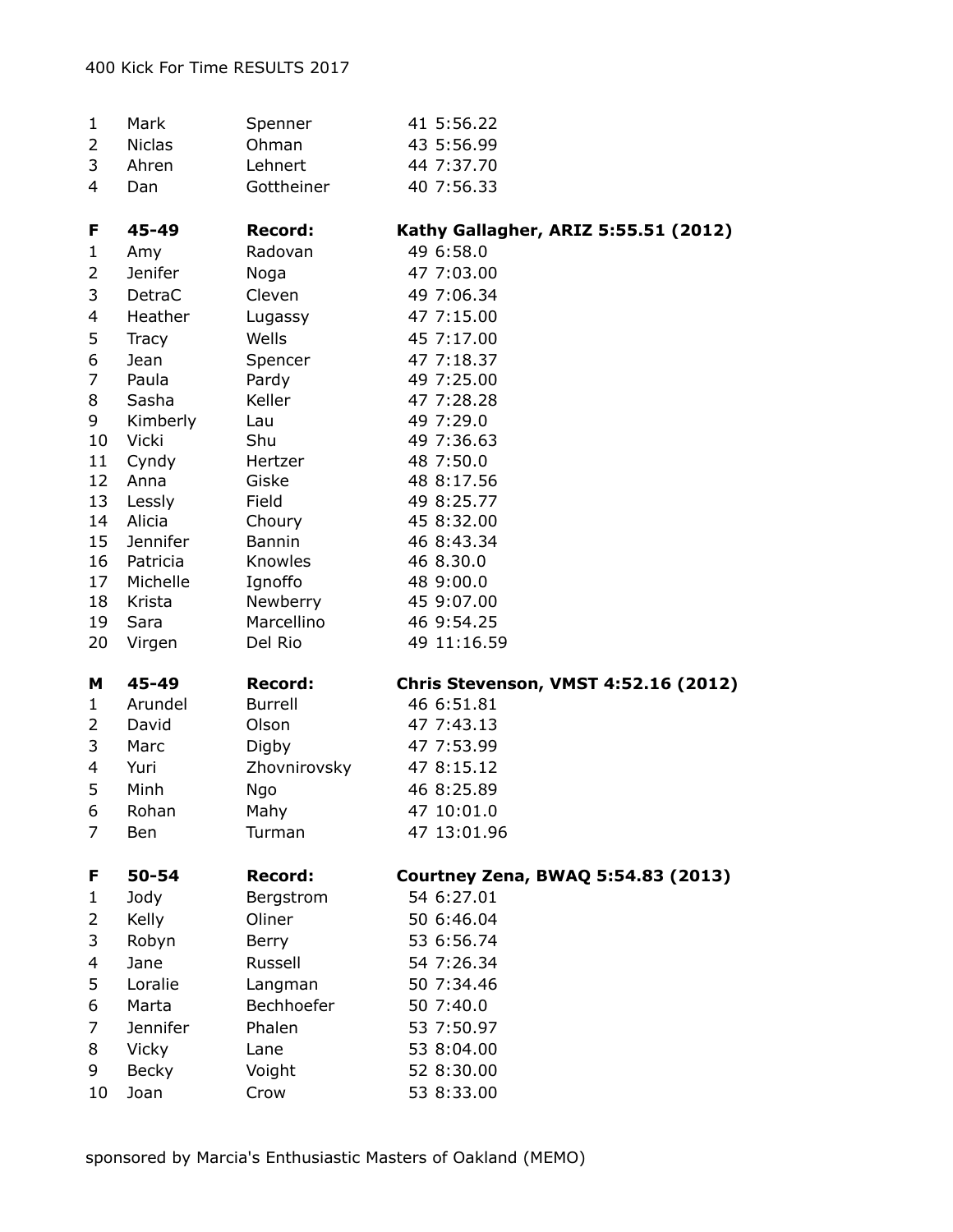| 11       | Darci          | Scanlin         | 51 9:08.96                                    |
|----------|----------------|-----------------|-----------------------------------------------|
| 12       | Melanie        | Bowden          | 54 9:30.00                                    |
| 13       | Johanna        | Hoite           | 51 9:54.12                                    |
| 14       | Heather        | Melck           | 50 10:34.00                                   |
| 15       | Christine      | Frohlich        | 53 16:42.54                                   |
| м        | 50-54          | <b>Record:</b>  | Mike Shaffer, VCM 5:18.26 (2016)              |
| 1        | Patrick        | <b>Brundage</b> | 50 5:39.80                                    |
| 2        | Mike           | Varozza         | 50 5:40.57                                    |
| 3        | Mark           | Schactman       | 51 6:25.00                                    |
| 4        | Mike           | <b>Birrell</b>  | 53 7:18.20                                    |
| 5        | Markus         | <b>Boedtker</b> | 53 7:22.30                                    |
| 6        | David          | Lopez           | 51 7:42.63                                    |
| 7        | <b>Jeff</b>    | Foster          | 51 7:45.86                                    |
| 8        | Seth           | Parker          | 50 8:12.00                                    |
| 9        | Jonathan       | Jensen          | 52 8:33.16                                    |
| F        | 55-59          | <b>Record:</b>  | <b>Suzanne Heim-Bowen, WCM 5:46.70 (2017)</b> |
| 1        | Suzanne        | Heim-Bowen      | 59 5:46.70                                    |
| 2        | Bonnie         | <b>Bilich</b>   | 59 6:09.29                                    |
| 3        | Martha         | Joyce           | 57 6:44.80                                    |
| 4        | Karin          | <b>Stokes</b>   | 57 7:17.50                                    |
| 5        | Nancy          | Speer           | 55 7:26.51                                    |
| 6        | Julie          | Verwijst        | 56 7:35.83                                    |
| 7        | Elyse          | Rudner          | 56 7:38.66                                    |
| 8        | Kimberley      | Krause          | 55 7:55.15                                    |
| 9        | Mary           | Kahn            | 58 7:55.73                                    |
| 10       | Louise         | Rafkin          | 59 8:43.93                                    |
| 11       |                | Shepard         | 55 8:52.57                                    |
|          | Emily<br>Susan | Obrien          |                                               |
| 12<br>13 |                | Woodard         | 56 9:11.09                                    |
| 14       | Kelly<br>Leah  | Carroll         | 57 9:17.83<br>56 9:18.00                      |
| 15       | Margaret       | <b>Haskins</b>  | 59 10:05.84                                   |
| 16       | Catherine      | Taylor          | 55 10:21.26                                   |
| 17       | Lisa           | Travaglini      | 56 13:22.02                                   |
| 18       | Leah           | Carroll         | 56 21:39.00                                   |
| M        | 55-59          | <b>Record:</b>  | Doug Portelance, PSM 5:35.31 (2013)           |
| 1        | <b>Kris</b>    | Calvin          | 56 5:43.19                                    |
| 2        | Dave           | <b>DeCosse</b>  | 56 5:44.0                                     |
| 3        | Christopher    | Tainty          | 57 6:10.0                                     |
| 4        | Laurence       | Fry             | 57 6:15.50                                    |
| 5        | Joseph         | Benacci         | 55 6:25.00                                    |
| 6        | Scott          | Reuss           | 56 6:40.50                                    |
| 7        | Kirby          | Burkholder      | 56 6:46.92                                    |
| 8        | Craig          | Coombs          | 57 7:04.41                                    |
| 9        | Matthew        | Yuen            | 58 7:17.91                                    |
|          |                |                 |                                               |

sponsored by Marcia's Enthusiastic Masters of Oakland (MEMO)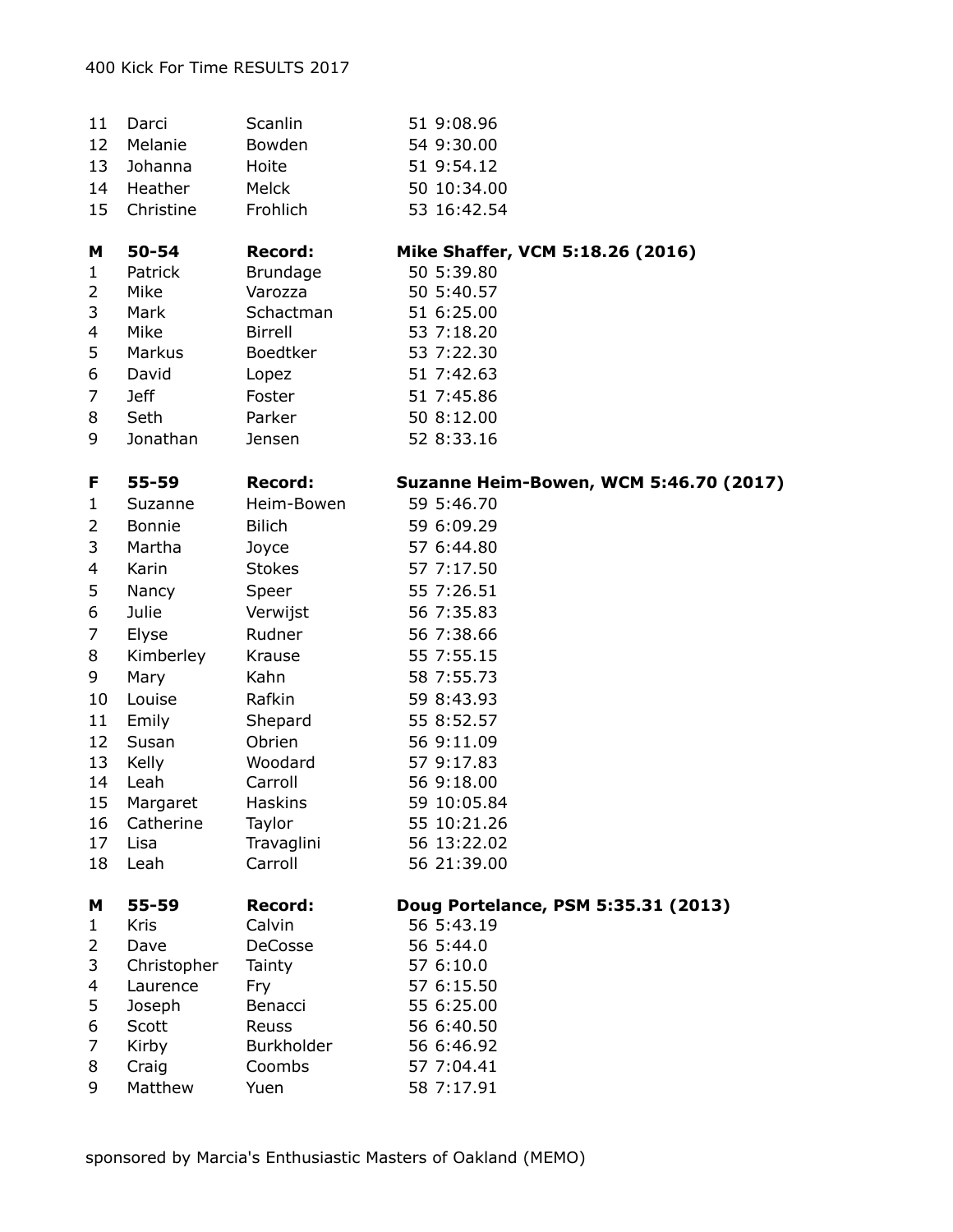| 10        | <b>Brian</b> | Reeve          | 55 7:55.00                                    |
|-----------|--------------|----------------|-----------------------------------------------|
| 11        | David        | Breitenbucher  | 55 9:47.35                                    |
| 12        | Jim          | Cramer         | 57 10:37.82                                   |
|           |              |                |                                               |
| F         | 60-64        | <b>Record:</b> | <b>Charlotte Davis, PSM 6:39.31 (2013)</b>    |
| 1         | Susan        | Helmrich       | 62 6:56.21                                    |
| 2         | Jeanna       | <b>Summers</b> | 64 6:58.00                                    |
| 3         | Pamela       | Rogers         | 60 7:10.00                                    |
| 4         | Anne         | Galliher       | 60 7:17.59                                    |
| 5         | Joanne       | Wainwright     | 62 8:09.11                                    |
| 6         | Wendy        | Bernal         | 64 8:36.0                                     |
| 7         | Suzanne      | Carrillo       | 61 8:36.00                                    |
| 8         | Pam          | Ogden          | 61 8:40.48                                    |
| 9         | Deanna       | Johnson        | 61 8:56:04                                    |
| 10        | Kathy        | Gill           | 63 8:58.00                                    |
| 11        | Paula        | Pendergast     | 63 8:59.88                                    |
| 12        | Linda        | Locklin        | 64 9:00.0                                     |
| 13        | Susan        | Coale          | 64 9:15.0                                     |
| 14        | Susan        | Haufler        | 60 9:35.18                                    |
| 15        | Jeri         | Jensen         | 62 9:44.0                                     |
| 16        | Cindy        | Geise          | 63 9:52.0                                     |
| 17        | Katy         | Lantz          | 64 9:52.58                                    |
| 18        | Fehunnisa    | Moore          | 61 10:00.0                                    |
| 19        | Kate         | Meher          | 60 10:18.46                                   |
| 20        | Yuko         | Hook           | 62 11:31.0                                    |
| 21        | Pam          | Chang          | 62 13:20.14                                   |
| 22        | Candy        | Habich         | 61 13:59.00                                   |
| 23        | Janet        | Mack           | 60 14:45.99                                   |
|           |              |                |                                               |
| M         | 60-64        | <b>Record:</b> | Michael McCombs, 5:38.78 (2017)<br>61 5:38.78 |
| 1         | Michael      | <b>McCombs</b> |                                               |
| 2         | James        | Ritter         | 61 5:45.77                                    |
| 3         | Kent         | Ford           | 64 5:57.53                                    |
| 4         | Edward       | Wheeler        | 63 6:29.00                                    |
| 5         | Gary         | Swenor         | 63 7:13.10                                    |
| 6         | Rob          | Schmidt        | 64 7:34.02                                    |
| 7         | Duane        | Grassell       | 60 7:39.06                                    |
| 8         | Matthew      | Gass           | 60 7:41.71                                    |
| 9         | Peter        | Tsugawa        | 60 8:36.41                                    |
| 10        | Howard       | Craddock       | 64 8:53.49                                    |
| 11        | Paul         | <b>Burdick</b> | 62 9:30.0                                     |
| 12        | James        | Moore          | 62 9:35.0                                     |
| 13        | Steve        | Terusaki       | 64 9:38.00                                    |
| 14        | Paul         | Lockwood       | 64 10:00.0                                    |
| DQ        | Will         | <b>Bauer</b>   | 62 DQ                                         |
| <b>DQ</b> | David        | Bauer          | 62 DQ                                         |

sponsored by Marcia's Enthusiastic Masters of Oakland (MEMO)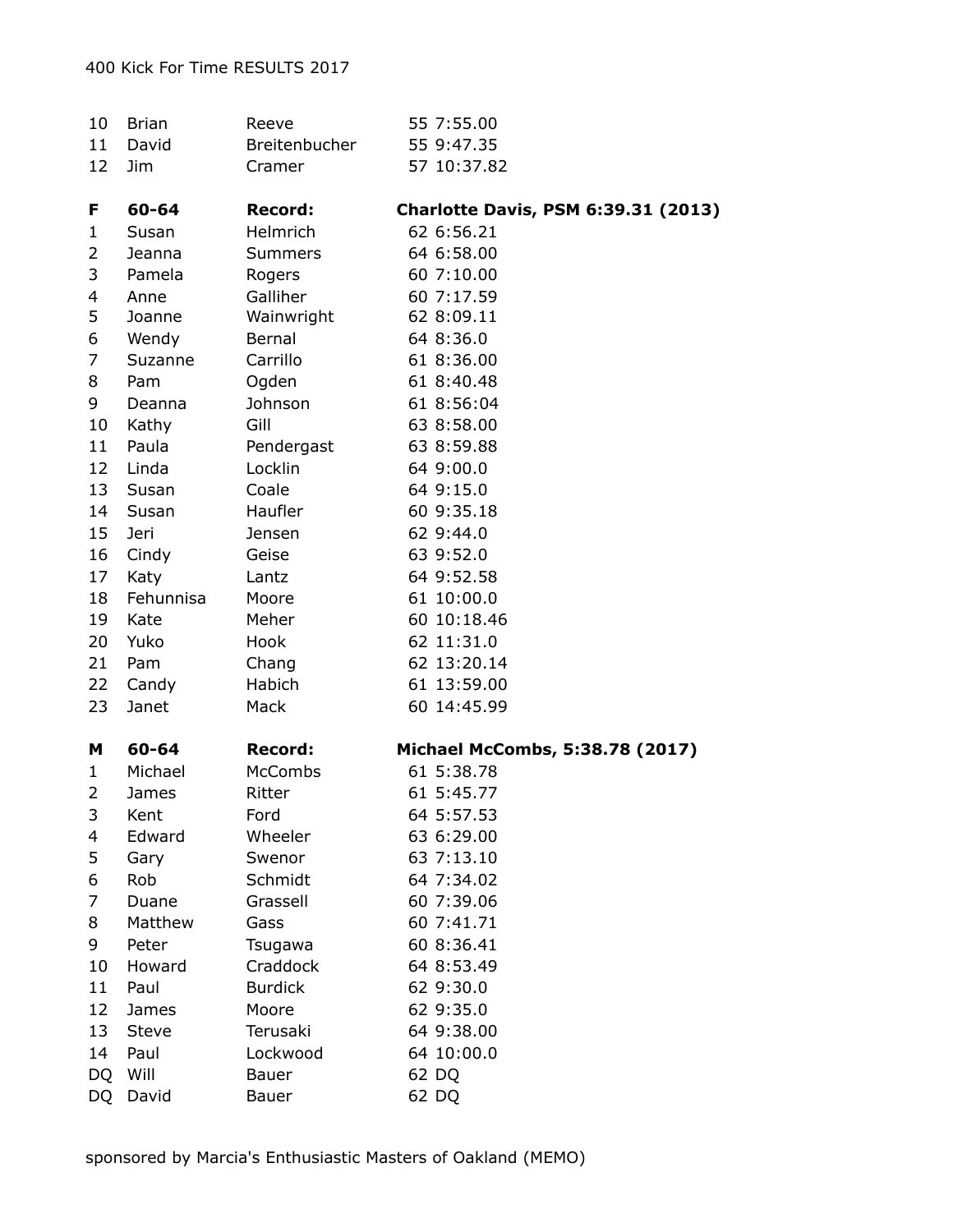| F  | 65-69         | <b>Record:</b> | Daniela Barnea, STAN 6:52.85 (2013) |
|----|---------------|----------------|-------------------------------------|
| 1  | Christine     | King           | 65 9:14.0                           |
| 2  | Deborah       | Benson         | 65 9:52.0                           |
| 3  | Martha        | <b>Buthman</b> | 65 10:12.58                         |
| 4  | Teddy         | Stockwell      | 69 10:29.36                         |
| 5  | Marcella      | Laddon         | 67 11:16.0                          |
| 6  | Valerie       | Armento        | 66 12:08.00                         |
| 7  | Donna         | <b>Bennett</b> | 68 13:42.17                         |
| 8  | Sandi         | Peters         | 68 17:16.00                         |
| M  | 65-69         | <b>Record:</b> | Alek Shestakov, OAK 6:12.50 (2016)  |
| 1  | Peder         | Dahlberg       | 68 6:16.90                          |
| 2  | <b>Bob</b>    | <b>Bruce</b>   | 69 7:17.81                          |
| 3  | Stephen       | Small          | 65 7:26.18                          |
| 4  | <b>Bob</b>    | Durell         | 66 7:53.67                          |
| 5  | Joel          | Wilson         | 69 7:55.0                           |
| 6  | Rob           | Firmin         | 69 8:05.10                          |
| 7  | David         | Benjamin       | 68 8:25.16                          |
| 8  | James         | Gloystein      | 66 9:17.42                          |
| 9  | Roger         | Beardmore      | 66 9:20.00                          |
| 10 | Gary          | Johnson        | 66 9:44.02                          |
| 11 | William       | Wheeler        | 67 10:04.00                         |
|    |               |                |                                     |
| 12 | Gregory       | Stoner         | 65 10:46.00                         |
| F  | $70 - 74$     | <b>Record:</b> | Daniela Barnea, STAN 6:58.30 (2014) |
| 1  | Daniela       | <b>Barnea</b>  | 73 7:22.80                          |
| 2  | Dana          | Brown          | 70 8:14.23                          |
| 3  | Barbara       | Larsen         | 70 8:54.18                          |
| 4  | Judy          | Armstrong      | 70 10:12.07                         |
| 5  | Cynthia       | Needham        | 70 10:53.84                         |
| 6  | Alida         | Canale         | 72 11:44.0                          |
| 7  | Adrienne      | <b>Becker</b>  | 71 12:09.46                         |
| 8  | Lois          | Jacobs         | 74 13:29.31                         |
| 9  | Leslie        | Westergaard    | 74 14:21.43                         |
| M  | 70-74         | <b>Record:</b> | Hugh Wilder, 6:39.80 (2017)         |
| 1  | Hugh          | Wilder         | 70 6:39.80                          |
| 2  | Jim           | <b>Becker</b>  | 72 8:32.04                          |
| 3  | Jon           | Mahanna        | 70 9:43.66                          |
| 4  | Roy           | Weldon         | 71 10:14.10                         |
| 5  | Jim           | Matney         | 70 10:20.05                         |
| 6  | Robert        | Owens          | 71 10:59.30                         |
| 7  | Randy<br>Carl | Chapin<br>Cook | 72 11:18.0<br>70 13:40.77           |